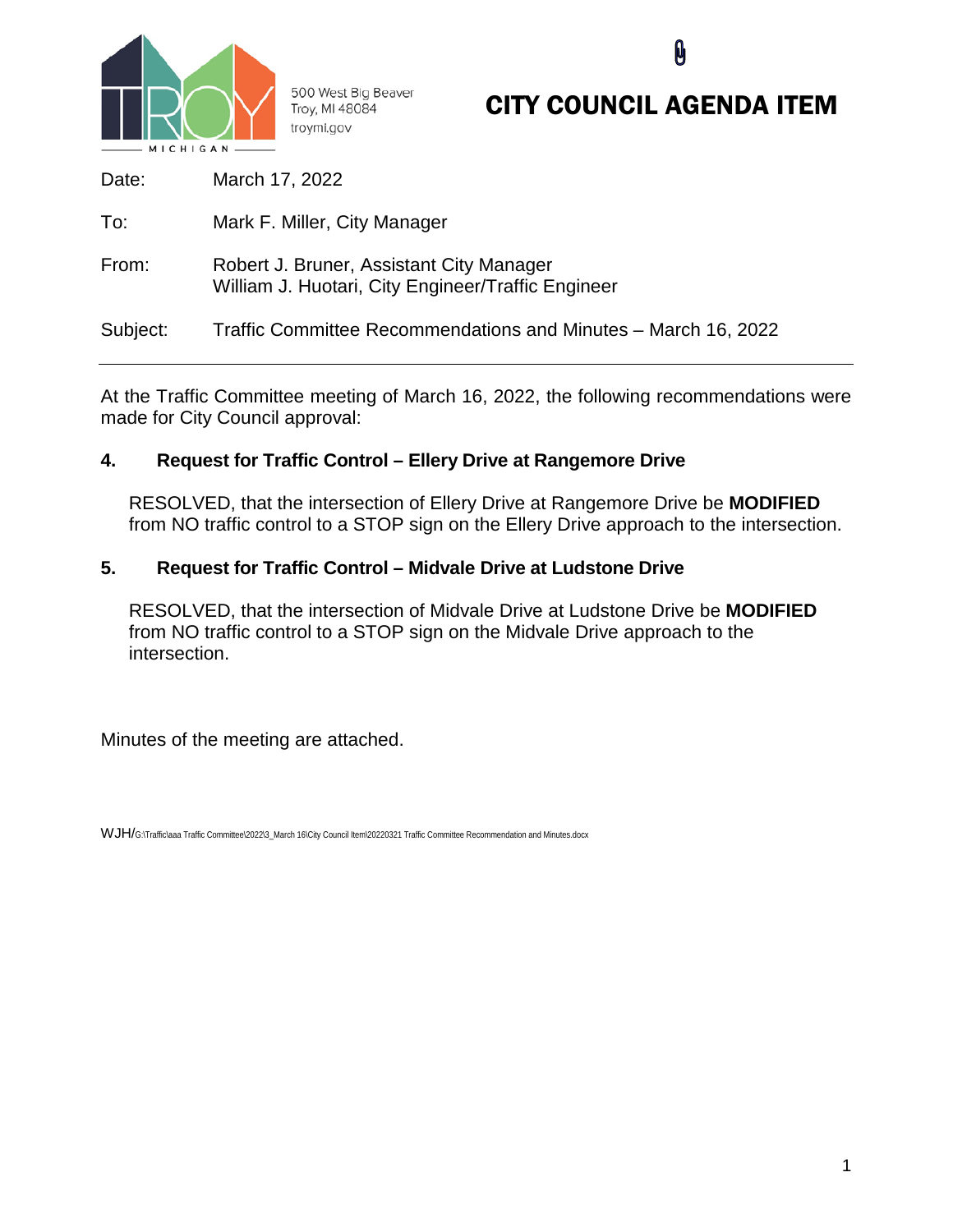

# **GIS Online**



Map Scale: 1=504



Note: The information provided by this application has been compiled from recorded deeds, plats, tax maps, surveys, and other public records and data. It is not a legally recorded map survey. Users of this data are hereby notified that the source Created: February 15, 2022 **information represented should be consulted for verification**.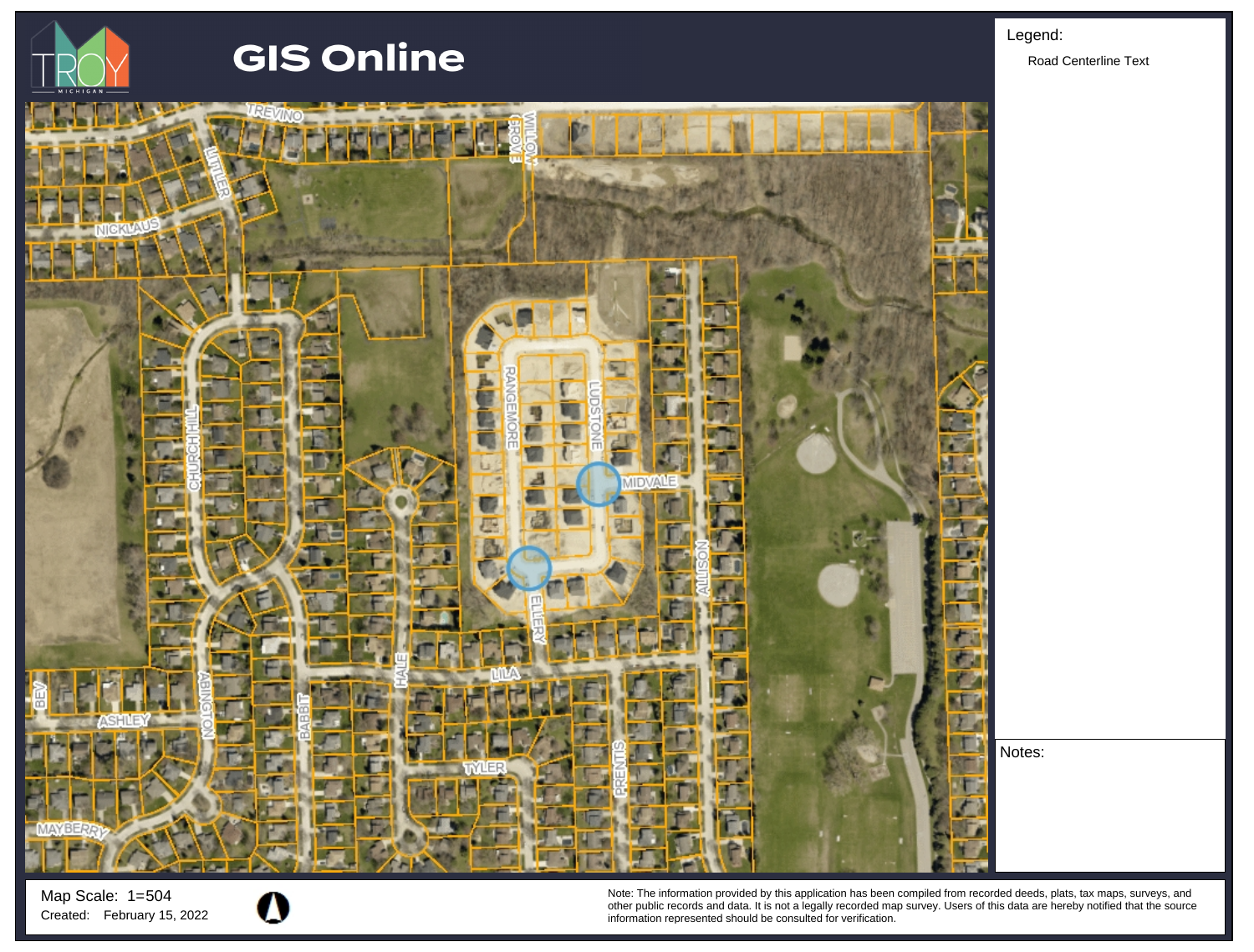A regular meeting of the Troy Traffic Committee was held Wednesday, March 16, 2022 in the Council Boardroom at Troy City Hall. Pete Ziegenfelder called the meeting to order at 7:30 p.m.

# **1. Roll Call**

- Present: Richard Kilmer Cindy Nurak Abi Swaminathan Cynthia Wilsher Pete Ziegenfelder Tyler Koralewski, Student Representative
- Absent: Al Petrulis Sunil Sivaraman
- Also present: Sgt.Brian Warzecha, Police Department Lt. Chuck Roberts, Fire Department Austin Cheek, 5389 Rangemore Satish Palla, 5341 Rangemore Bill Huotari, City Engineer/Traffic Engineer

# **2. Minutes – February 16, 2022**

Resolution # 2022-03-03 Moved by Kilmer Seconded by Wilsher

To approve the February 16, 2022 minutes as printed.

Yes: Kilmer, Nurak, Swaminathan, Wilsher, Ziegenfelder No: None Absent: Petrulis, Sivaraman

#### **MOTION CARRIED**

#### **PUBLIC HEARINGS**

#### **3. No Public Hearings**

#### **REGULAR BUSINESS**

#### **4. Request for Traffic Control – Ellery Drive at Rangemore Drive**

Traffic Committee members requested to address Item #4 and Item #5 together as they are very similar if not identical in their nature and subsequent recommendation.

Austin Cheek of 5389 Rangemore, representing the Whispering Park Condominium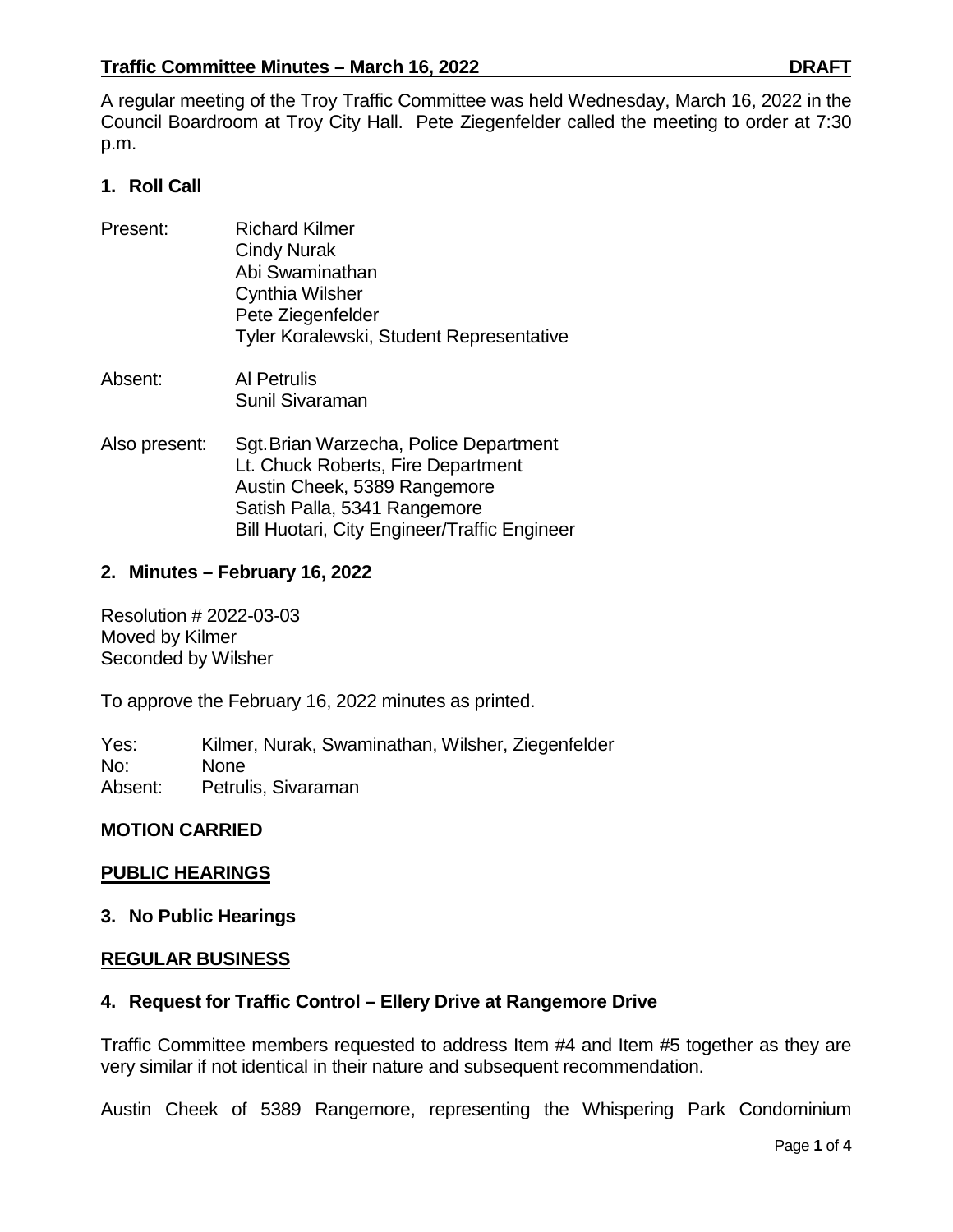#### **Traffic Committee Minutes – March 16, 2022 DRAFT**

Association, requests that the intersection of Ellery Drive at Rangemore Drive be reviewed for purposes of traffic control at the intersection. He stated that the lack of traffic control signage creates a hazardous situation.

Mr. Cheek was present at the meeting and discussed that Whispering Park is a newer subdivision consisting of one-loop of 50 homes. He represents the HOA as a board member in addition to representing himself as a resident of the same area. There are no Stop signs as you enter the subdivision. There are Stop signs as you leave the subdivision. Mr. Cheek reports that there are a lot of children at the elementary school bus stop and a lot of pedestrians who walk in or cross the roads in this area. He has counted up to 25 children at the bus stop. Mr. Cheek feels that a Yield sign might help but believes that a Stop sign would be more appropriate and would do a better job of addressing resident concerns.

Troy Police typically recommend Stop signs over Yield signs to remove any ambiguity at the intersection.

Mr. Kilmer stated his support for Stop signs at intersections rather than Yield signs.

Ms. Wilsher observed the area in the AM and PM hours (around 10AM and 5:30PM) and did not observe heavy traffic or pedestrian use. It was discussed that she most likely was in the area after the morning bus pickup and after the evening bus drop-off. She also recommended that the HOA discuss traffic issues with the residents in the subdivision as the concerns they have are directly attributable to the people that live in Whispering Park.

The subdivision is isolated and not a cut-through location, so speeding, lack of stopping at an intersection, etc. are issues/concerns created by the same residents who live in the Whispering Park subdivision.

Ms. Nurak observed the area on the weekend and did find many children in the area.

Ms. Swaminathan noted that as the weather gets warmer, more residents will be outside and use the roads and sidewalks to walk, play, etc.

Mr. Ziegenfelder stated his continued support for traffic control at all intersections and specifically the use of Stop signs when traffic control is recommended.

Resolution # 2022-03-04 Moved by Kilmer Seconded by Petrulis

> RESOLVED, that the intersection of Ellery Drive at Rangemore Drive be **MODIFIED** from NO traffic control to a STOP sign on the Ellery Drive approach to the intersection.

Yes: Kilmer, Nurak, Swaminathan, Wilsher, Ziegenfelder No: None Absent: Sivaraman, Petrulis

**MOTION CARRIED**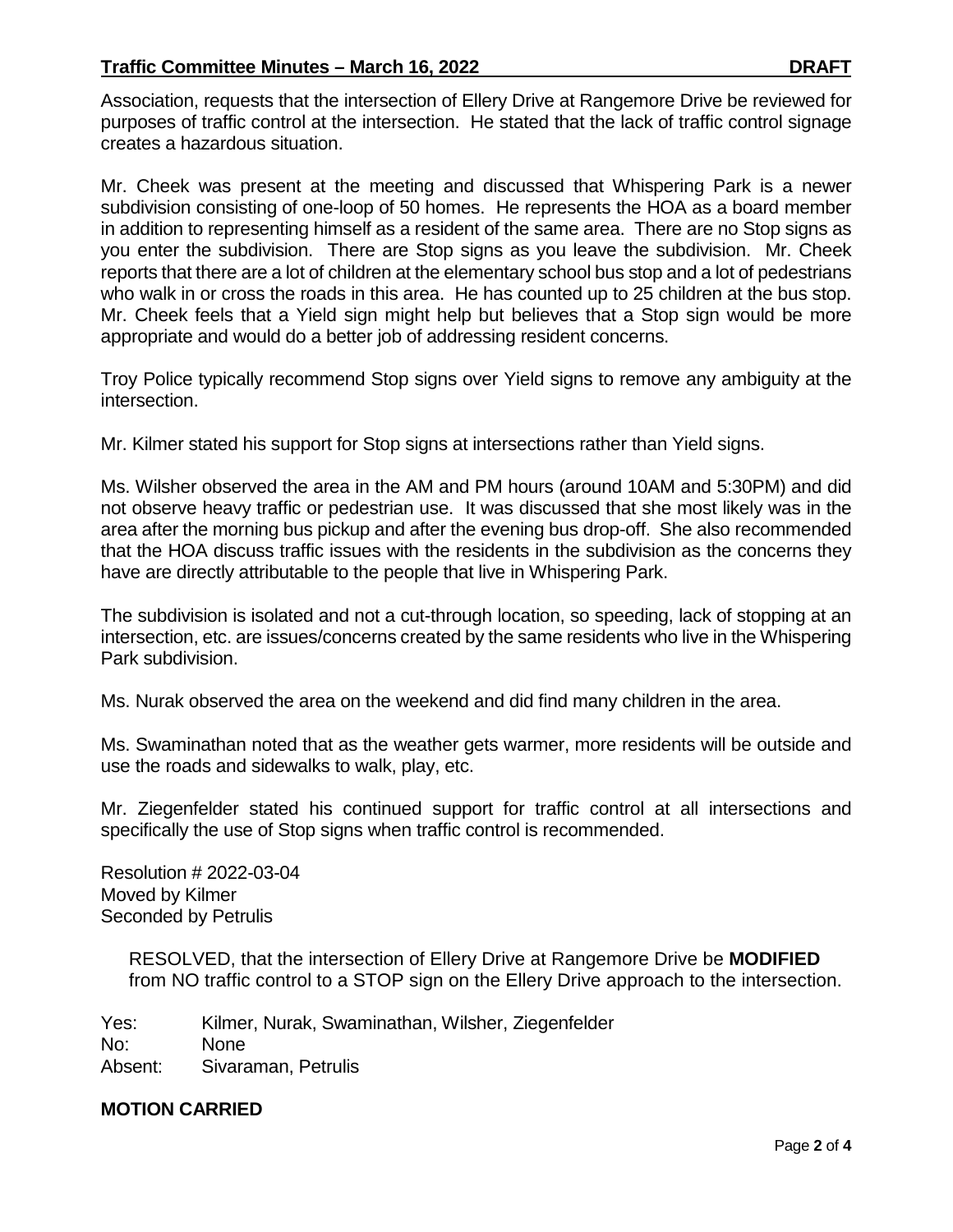#### **5. Request for Traffic Control – Midvale Drive at Ludstone Drive**

Traffic Committee members requested to address Item #4 and Item #5 together as they are very similar if not identical in their nature and subsequent recommendation.

Austin Cheek of 5389 Rangemore, representing the Whispering Park Condominium Association, requests that the intersection of Ellery Drive at Rangemore Drive be reviewed for purposes of traffic control at the intersection. He stated that the lack of traffic control signage creates a hazardous situation.

Mr. Cheek was present at the meeting and discussed that Whispering Park is a newer subdivision consisting of one-loop of 50 homes. He represents the HOA as a board member in addition to representing himself as a resident of the same area. There are no Stop signs as you enter the subdivision. There are Stop signs as you leave the subdivision. Mr. Cheek reports that there are a lot of children at the elementary school bus stop and a lot of pedestrians who walk in or cross the roads in this area. He has counted up to 25 children at the bus stop. Mr. Cheek feels that a Yield sign might help but believes that a Stop sign would be more appropriate and would do a better job of addressing resident concerns.

Troy Police typically recommend Stop signs over Yield signs to remove any ambiguity at the intersection.

Mr. Kilmer stated his support for Stop signs at intersections rather than Yield signs.

Ms. Wilsher observed the area in the AM and PM hours (around 10AM and 5:30PM) and did not observe heavy traffic or pedestrian use. It was discussed that she most likely was in the area after the morning bus pickup and after the evening bus drop-off. She also recommended that the HOA discuss traffic issues with the residents in the subdivision as the concerns they have are directly attributable to the people that live in Whispering Park.

The subdivision is isolated and not a cut-through location, so speeding, lack of stopping at an intersection, etc. are issues/concerns created by the same residents who live in the Whispering Park subdivision.

Ms. Nurak observed the area on the weekend and did find many children in the area.

Ms. Swaminathan noted that as the weather gets warmer, more residents will be outside and use the roads and sidewalks to walk, play, etc.

Mr. Ziegenfelder stated his continued support for traffic control at all intersections and specifically the use of Stop signs when traffic control is recommended.

Resolution # 2022-03-05 Moved by Kilmer Seconded by Wilsher